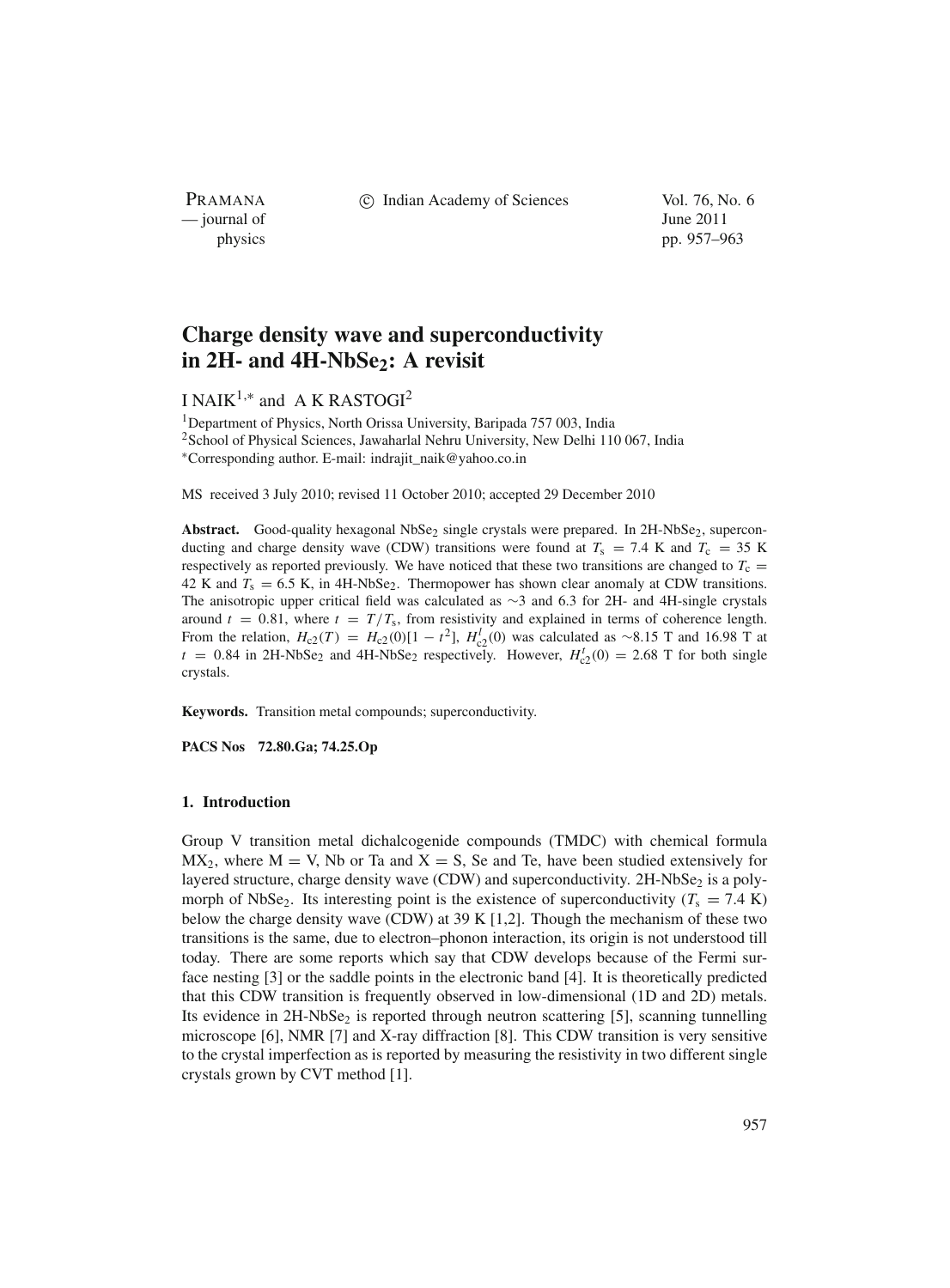#### *I Naik and A K Rastogi*

The highest superconducting transition temperature reported in the group V transition metal dichalcogenides is  $\sim$ 7.4 K is noticed in 2H-NbSe<sub>2</sub>. Its superconducting parameters such as critical fields ( $H_{c1}$  and  $H_{c2}$ ), coherence length ( $\xi$ ) and penetration depth ( $\lambda$ ) are also reported in clean single crystals [9]. The existence of two transitions (CDW and superconducting) in 2H-NbSe<sub>2</sub> is explained in terms of the density of states (DOS) in conduction band by Chu *et al* [10].

We have prepared single crystal polytypes of  $2H$ - and  $4H$ -NbSe<sub>2</sub> by CVT method to understand the microscopic nature of the compound. More than one polytype can be obtained in  $NbSe<sub>2</sub>$  by annealing it at different temperatures as reported by Kadjik and Jellinek [11]. Here, we report the low-temperature electrical resistivity, thermopower and upper critical field of 2H- and 4H-NbSe<sub>2</sub>. We have calculated  $H_{c2}$  values of 2H-NbSe<sub>2</sub> from DC resistivity which are found to be very close to the reported results obtained from magnetization data [12].

#### **2. Experimental details**

Single crystals of 2H- and  $4H-\text{NbSe}_2$  were grown at 750 and 925 $\degree$ C respectively from polycrystalline compounds, made of high purity elements ( $Nb = 99.8\%$  and  $Se = 99.999\%$ ) at 700 and 925◦C, using vapour transport technique. The lattice constants (see table 1) were calculated from the room temperature powder X-ray diffraction data.

DC resistance measurements were carried out on single crystals from 2 to 320 K using the four-probe method of van der Pauw geometry [13]. The thermopower was measured with respect to Cu by reversing the temperature gradient at different temperatures and then absolute Seebeck coefficient was calculated by subtracting the thermopower of Cu.

| Compound name                                 | NbSe <sub>2</sub> <sup>a</sup> | NbSe <sub>2</sub> <sup>a</sup> |
|-----------------------------------------------|--------------------------------|--------------------------------|
| Symmetry (300 K)                              | 4H                             | 2H                             |
| Latice constant (a)                           | $3.436 \text{ Å}^b$            | $3.445 \text{ Å}^b$            |
| (c)                                           | $2 \times 12.596 \text{ Å}^b$  | $12.551 \text{ Å}^b$           |
| <b>RRR</b> value                              | 21.0                           | 66.7                           |
| $\rho_{300}$ ( $\Omega$ -cm) $\times 10^{-4}$ | 11.4                           | 0.68                           |
| $T_s$ (K)                                     | 6.5                            | 7.4                            |
| $S_{300} (\mu V/K)$                           | $-9.16$                        | $-4.08$                        |
| $T_c$ (K)                                     | 42                             | 35                             |

**Table 1.** Room temperature lattice constants, resistivity, thermopower and superconducting and charge density wave transition temperature for different polytypes of NbSe<sub>2</sub>.

<sup>a</sup> For single crystal.

<sup>b</sup> For polycrystalline compound.

*T<sub>s</sub>*(K): Superconducting transition temperature.

*T*<sub>c</sub>(K): CDW transition temperature.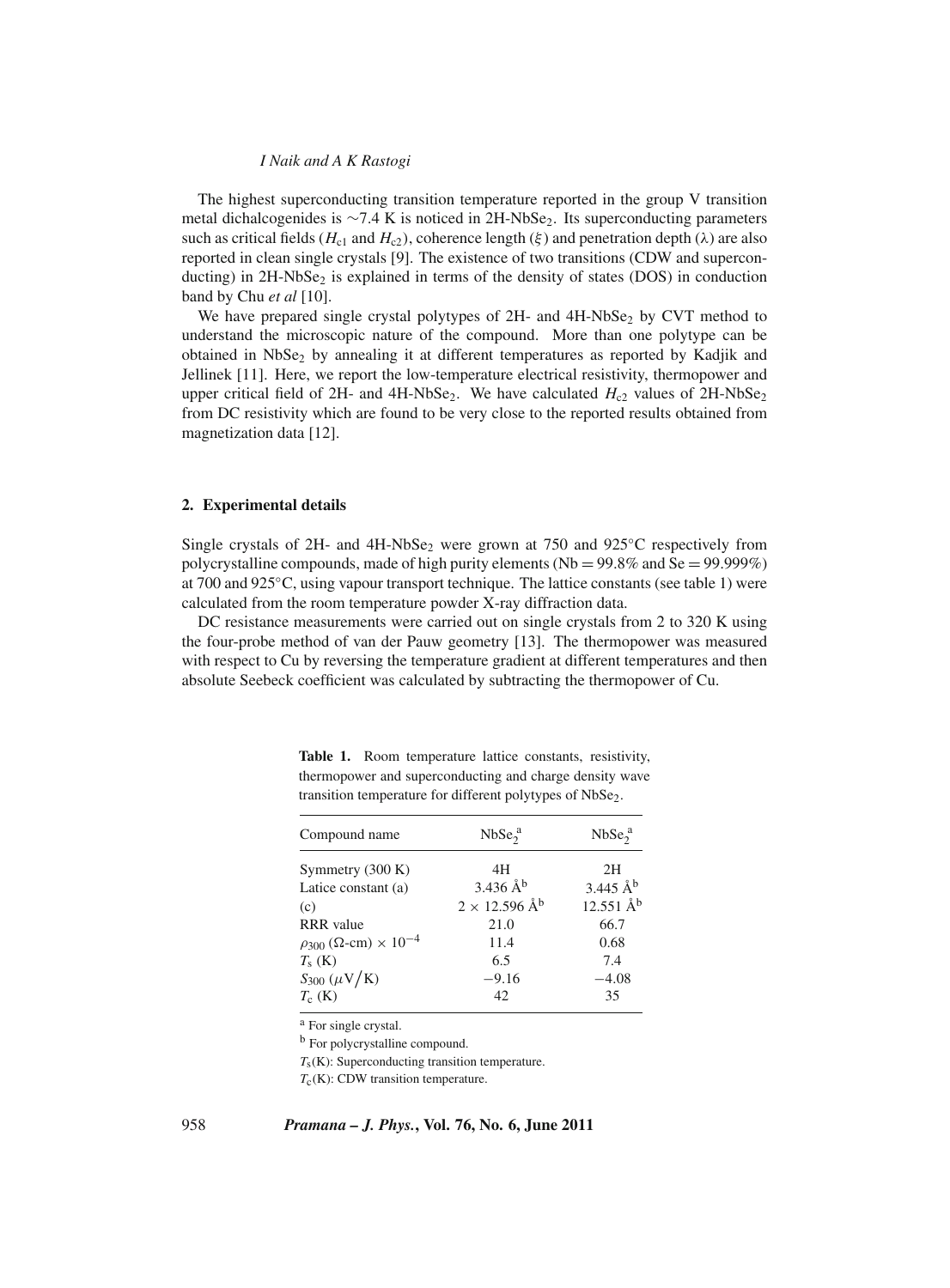### **3. Results and discussion**

#### 3.1 *Resisti*v*ity*

The temperature dependence of resistivity for  $2H\text{-}NbSe_2$  and  $4H\text{-}NbSe_2$  is shown in figure 1. For superconducting compounds, the residual resistance ratio (RRR) is defined as  $\rho_{300}/\rho_{T_s}$ , where  $\rho_{T_s}$  is the resistivity at superconducting transition temperature  $T_s$  and we have calculated  $~66.7$  for 2H-NbSe<sub>2</sub>. 2H-NbSe<sub>2</sub> exhibits superconductor and CDW transitions at 7.4 and 35 K respectively and the values are the same as in the previous result. We have found its room temperature resistivity to be  $~6.8 \times 10^{-5}$  Ω-cm.

For 4H-NbSe<sub>2</sub>, we have calculated the RRR value as  $\sim$ 21. This is smaller than the value of 67 obtained for  $2H\text{-}NbSe_2$ . In  $4H\text{-}NbSe_2$ , the superconducting and CDW transitions are noticed at 6.5 and 42 K respectively. The correlation of these two transitions observed in our two single crystals is consistent with the pressure effect on  $2H\text{-}NbSe_2$  [10]. Room temperature resistivity of 4H-NbSe<sub>2</sub> is found to be 11.4 × 10<sup>-4</sup> Ω-cm. This is ∼15 times larger than that of 2H-NbSe<sub>2</sub>. According to the free-electron model, this can be interpreted in terms of the mean free path length of charge carriers which is less in 4H-phase. From the mean free path length and the pressure effect on CDW, it is suggested that the electron density in the conduction band of  $4H\text{-}NbSe_2$  is more compared to  $2H\text{-}NbSe_2$  irrespective of their structure.

The resistivity is very high in our metallic compounds. This is quite common in transition metals and arises due to the inter-band scattering of electrons in two-band model. We believe a similar mechanism may be responsible in our case. Our resistivity data follow nearly  $T<sup>3</sup>$  dependence below CDW transition similar to the reported result [2].

#### 3.2 *Seebeck coefficient*

In figure 2, we have plotted the temperature dependence of absolute Seebeck coefficient *S* for 2H- and  $4H\text{-}NbSe_2$ . Around room temperature, the negative value of *S* in  $4H\text{-}NbSe_2$  is



Figure 1. Resistivity vs. temperature on 2H- and 4H-NbSe<sub>2</sub>.

*Pramana – J. Phys.***, Vol. 76, No. 6, June 2011** 959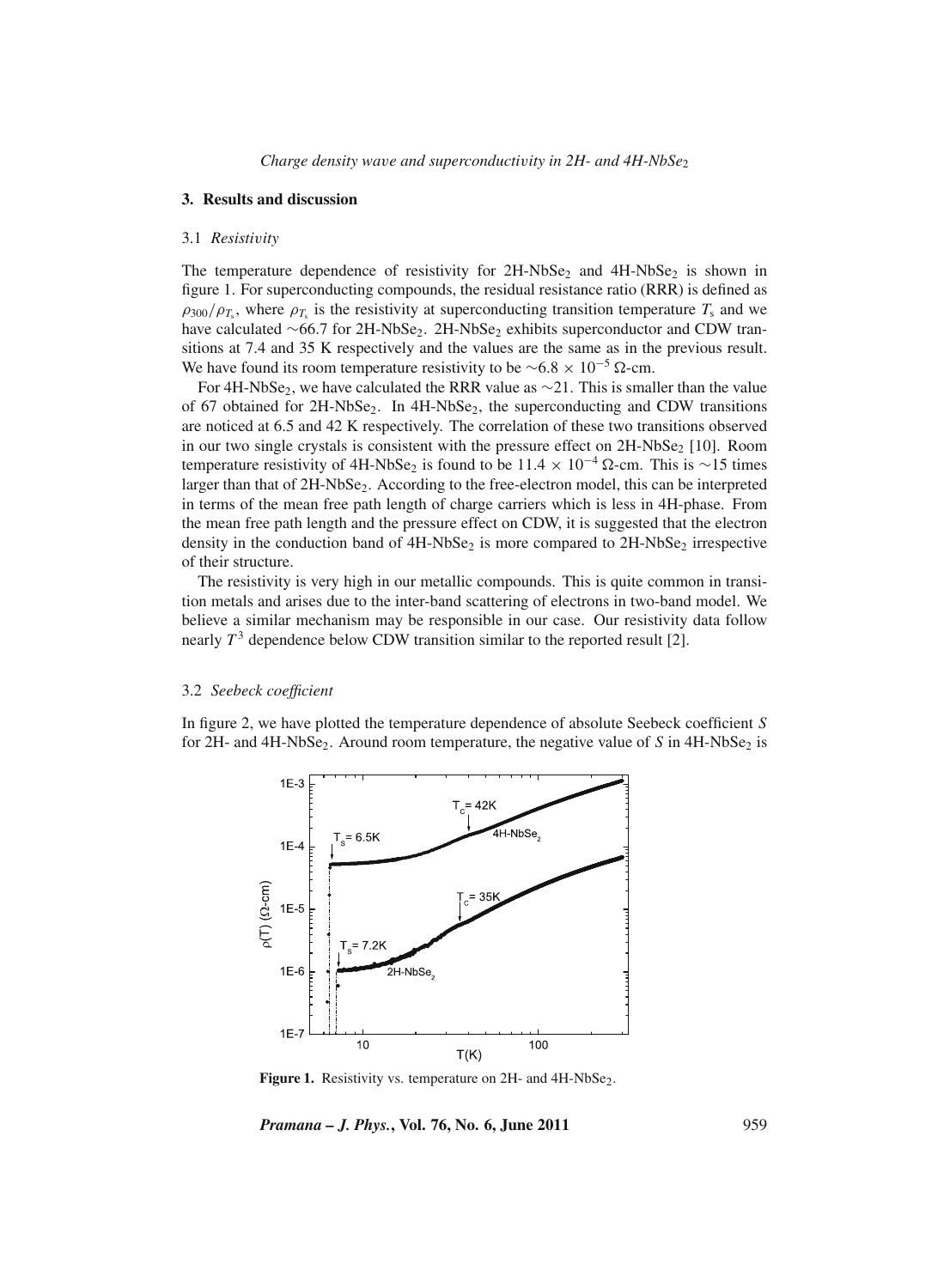*I Naik and A K Rastogi*



**Figure 2.** Temperature dependence of absolute Seebeck coefficient on 2H- and 4H-NbSe<sub>2</sub>.

almost doubled compared to 2H-NbSe<sub>2</sub>. As stated previously, the large value of *S* in 4H- $NbSe<sub>2</sub>$  is due to the increase in the number density of charge carriers (electrons). As the temperature decreases, *S* of 2H-NbSe<sub>2</sub> increases slowly and changes sign from negative to positive around 75 K followed by a perceptible decrease at the onset of CDW transition on cooling. We have reported this in terms of the increase of electron mean free path length  $l(\varepsilon)$  in two-band model [14]. But for 4H-NbSe<sub>2</sub>, *S* rapidly increases with decreasing temperature and changes sign from negative to positive around 60 K followed by an anomaly, where *S* starts decreasing on cooling, at 42 K. We suggest that, this is due to the competition between the two average carriers in the presence of imperfections as we observed that the drop in *S* at CDW is large for larger RRR values.

## 3.3 *2H- and 4H-Polytype of NbSe*<sup>2</sup>

Polymorphic phase transitions are possible in group V transition metal dichalcogenides by varying the preparative conditions. We have obtained two polytypes of  $NbSe<sub>2</sub>$ ,  $2H$  with trigonal prismatic coordination and 4H with alternatively octahedral and trigonal prismatic coordinations of Nb atom (see figure 3). Figure 3 shows some possible models of 2H and  $4H$  symmetry of NbSe<sub>2</sub>. In these two polytypes, a CDW transition is followed by a superconducting transition at low temperature. Increase of resistivity and thermopower in  $4H\text{-}NbSe_2$  compared to  $2H\text{-}NbSe_2$  as explained earlier indicates that, the hexagonal polytypic between 2H and 4H does not affect the size of the conduction band much but the density of states is more in 4H-NbSe<sub>2</sub> and its CDW transition temperature is increased compared to 2H-NbSe<sub>2</sub>. Moreover, the suppression of  $T_s$  in 4H-NbSe<sub>2</sub> is ascribed to be due to the increase of CDW transition.

## 960 *Pramana – J. Phys.***, Vol. 76, No. 6, June 2011**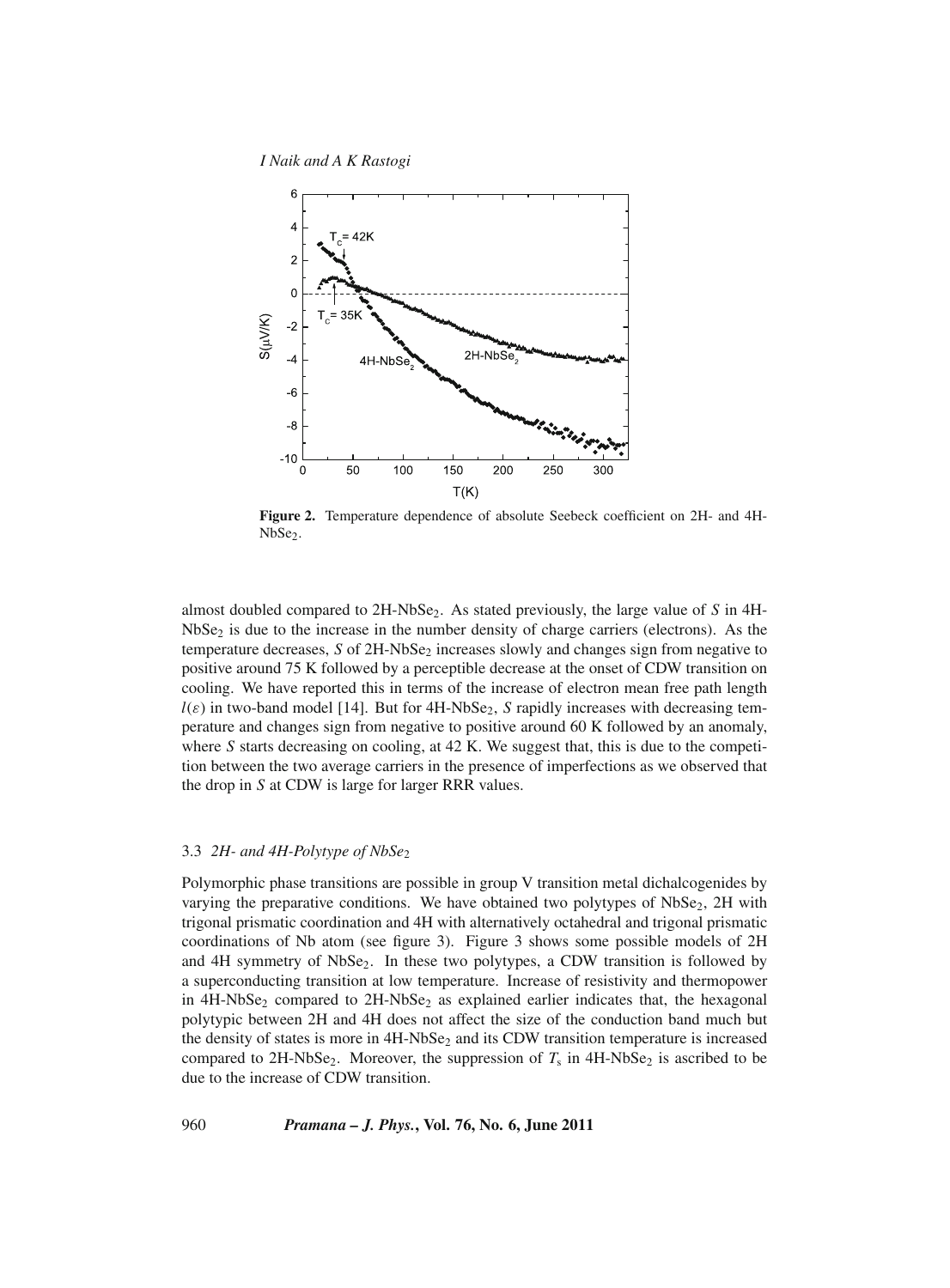

**Figure 3.**  $11\overline{2}0$  section diagram of 2Ha- and 2Hb-NbSe<sub>2</sub> and two possible models for 4Hd-NbSe2. Transition-metal atom and selenium atom are represented by small solid circles and big open circles respectively.

## 3.4 *Upper critical field, H<sub>c2</sub>*

NbSe<sub>2</sub> is a type-II superconductor and its upper critical field  $H_{c2}(T)$  is determined from DC resistivity using the standard procedure. The  $H_{c2}(T)$  values obtained from single crystals are quite different between the parallel and perpendicular to the layer as expected in large anisotropic compounds. The anisotropy of the upper critical field is calculated as ∼3 and 6.3 around  $t = 0.81$ , where  $t = T/T_s$ , in 2H- and 4H-NbSe<sub>2</sub> single crystals respectively. As can be seen in figure 4, the in-plane critical field  $H_{c2}^l$  has an unusual linear dependence on temperature and it increases rapidly in  $4H\text{-}NbSe_2$  compared to  $2H\text{-}NbSe_2$  single crystal. This linear dependence has been widely explained in the bulk type-II superconductor by Helfand and Werthamer [15]. We have obtained  $H_{c2}^{l}(0) \sim 8.15$  T and 16.98 T from the empirical formula  $H_{c2}(T) = H_{c2}(0)[1-t^2]$  at  $t = 0.84$  for 2H- and 4H-NbSe<sub>2</sub> respectively.



**Figure 4.**  $H_{c2}$  vs.  $T_s(H)/T_s(0)$  for 2H- and 4H-NbSe<sub>2</sub>.

*Pramana – J. Phys.***, Vol. 76, No. 6, June 2011** 961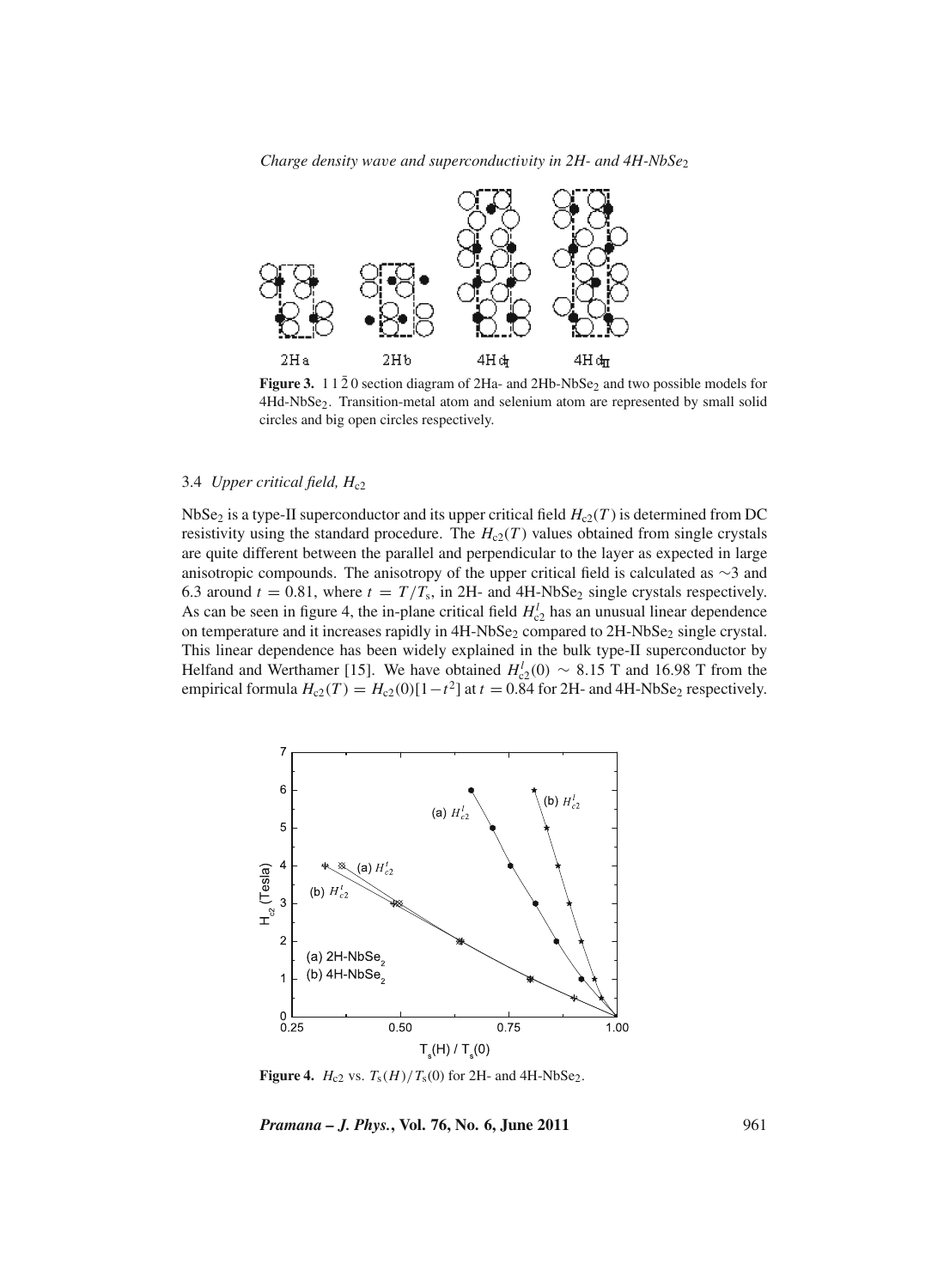#### *I Naik and A K Rastogi*

However,  $H_{c2}^t$  is identical in two single crystals and its value is ~2.68 T at  $t = 0.84$ . Here, we have analysed our upper critical field data in terms of coherence length.

NbSe<sub>2</sub> is a layered compound belonging to the anisotropic type-II superconductor. Therefore, the relation between upper critical field  $(H<sub>c2</sub>)$  and coherence length ( $\xi$ ) is expressed as in eq. (1) for a uniaxial symmetry at the vicinity of  $T_s$  [16].

$$
H_{c2} = \frac{\Phi_0}{2\pi\xi_i^2} (\cos^2\theta + \varepsilon^2 \sin^2\theta)^{-1/2},
$$
\n(1)

where  $\theta$  is the angle between the unit vector normal to the conducting layer (or  $\perp$  to  $MX_2$ ) layer) and the applied magnetic field. But  $\varepsilon$  is the ratio between the two coherence length, i.e.,

$$
\varepsilon = \sqrt{\frac{m_t}{m_l}} = \frac{\xi_l}{\xi_t},\tag{2}
$$

where

$$
\xi_l = \frac{\hbar}{\sqrt{4m_l\alpha |\tau|}}
$$
 and  $\xi_t = \frac{\hbar}{\sqrt{4m_l\alpha |\tau|}}$ .

Here  $\xi_l$  and  $\xi_t$  are the coherence length along parallel and perpendicular directions to the NbSe<sub>2</sub>-layer. For layered structure,  $\varepsilon \ll 1$  (i.e.  $\xi_l \ll \xi_l$ ). In this case the electrons rarely jump between the layers. Therefore, the field normal to the layer is easily screened compared to other direction. When the magnetic field is applied perpendicular or parallel to the layer, eq. (1) reduces to

$$
H_{c2}^{t} = \frac{\Phi_0}{2\pi \xi_i^2} \quad \text{and} \quad H_{c2}^{l} = \frac{\Phi_0}{2\pi \xi_l \xi_i}.
$$
 (3)

This clearly indicates that  $H_{c2}^l \gg H_{c2}^t$  in layered structure and its coherence length decreases with the increase of  $H_{c2}$  below  $T_s$ . This is strongly agreed with our experimental data on single crystals. Therefore, we suggest that, the rapid increase of  $H_{c2}^l$  in 4H-NbSe<sub>2</sub> single crystal is due to the reduction of coherence length along *c*-axis.

#### **4. Conclusion**

Here we have observed two transitions at 7.4 and 35 K for superconductivity and CDW in 2H-NbSe<sub>2</sub>. These two transitions were significantly shifted from their original positions in  $4H-NbSe<sub>2</sub>$ . A similar change is reported in  $2H-NbSe<sub>2</sub>$  under pressure. Therefore we suggest that similar kind of mechanism, that the suppression of  $T_s$  and enhancement of CDW transition is related to the increase of density of states (DOS) in its narrow d-band, is responsible in our case.

The upper critical field  $H_{c2}$  was also calculated in these compounds below the zerofield superconducting transition temperature and explained in terms of the superconducting

962 *Pramana – J. Phys.***, Vol. 76, No. 6, June 2011**